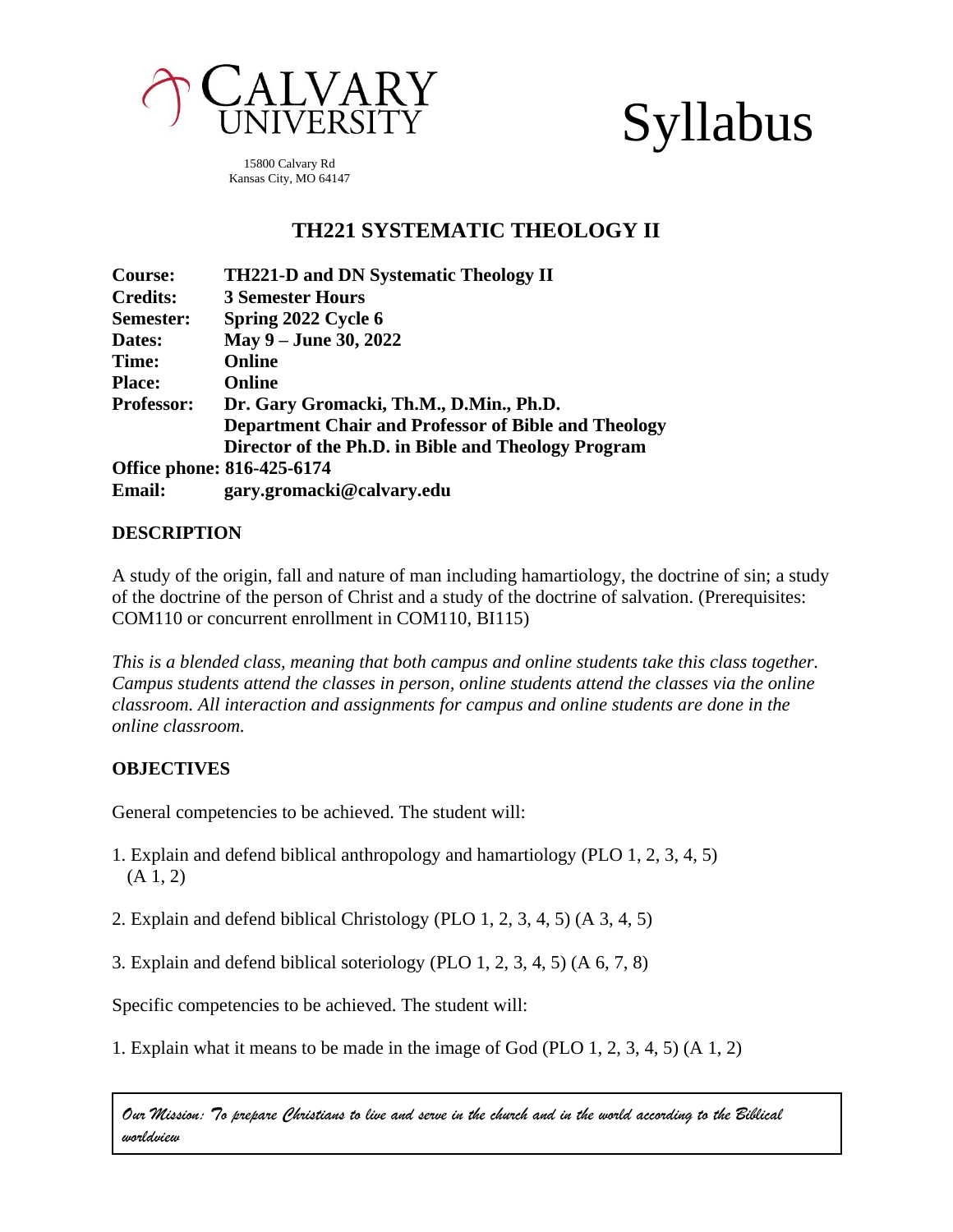- 2. Praise God for being fearfully and wonderfully made (PLO 3) (A 1, 2)
- 3. Explain the hypostatic union and give arguments for the deity and humanity of Christ (PLO 1, 2, 3, 4, 5) (A 3, 4, 5)
- 4. Explain the finished work of Christ on the cross (redemption, reconciliation, propitiation) (PLO 1, 2, 3, 4, 5) (A 3, 4, 5, 6, 7, 8)
- 5. Explain the meaning of the substitutionary atonement of Christ (PLO 1, 2. 3, 4, 5)  $(A 6, 7, 8)$
- 6. Defend the bodily resurrection of Jesus Christ from the dead (PLO 1, 2, 3, 4, 5)  $(A 3, 4, 5)$
- 7. Explain the gospel of the Lord Jesus Christ (PLO 1, 2, 3, 4, 5) (A 6, 7, 8)
- 8. Defend salvation by grace alone through faith alone in Christ alone (PLO 1, 2, 3, 4, 5)  $(A 6, 7, 8)$
- 9. Give arguments for eternal security (once saved always saved view) (PLO 1, 2, 3,4, 5)  $(A 6, 7, 8)$

# **TEXTBOOKS**

The Bible is a required textbook in every course at Calvary University. To facilitate academic level study, students are required to use for assignments and research an English translation or version of the Bible based on formal equivalence (*meaning that the translation is generally word-for-word from the original languages*), including any of the following: New American Standard (NASB), English Standard Version (ESV), New King James (NKJV), or King James (KJV). Other translations and versions based on dynamic equivalence (*paraphrases and thought for thought translations like NLT and NIV*) may be used as supplemental sources. Please ask the professor if you have questions about a particular translation or version

Charles Ryrie, Basic Theology. Victor Books, 1986. ISBN: 0-89693-814-X. Cost: \$25.49 on Amazon

John Walvoord, *Jesus Christ our Lord*. Chicago: Moody Press, 1969. ISBN-0802443265 Cost: \$12.97 in Amazon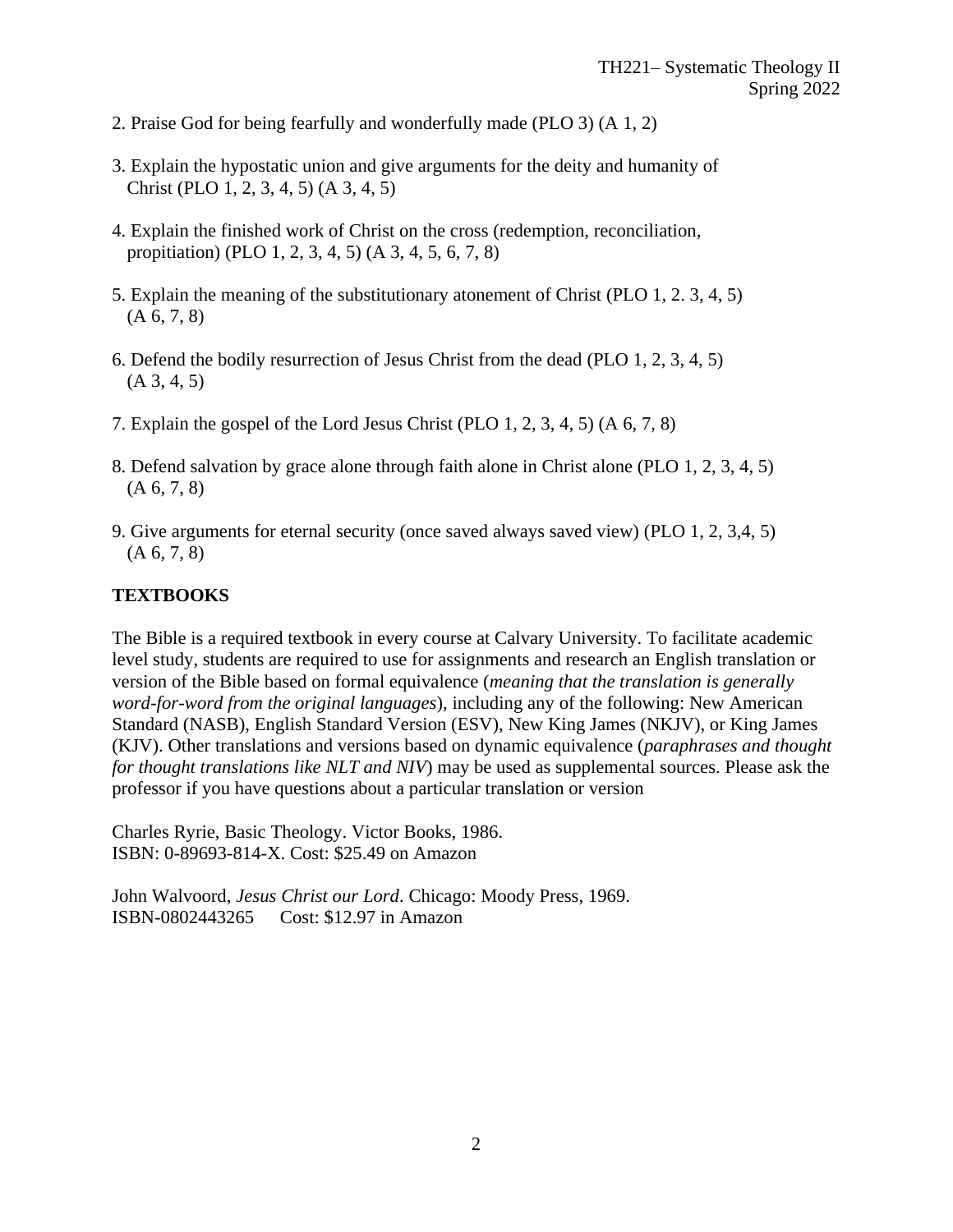#### **ASSIGNMENTS**

**Assignment #1:** Read "Man: The Image of God" and "Sin" in *Basic Theology* by Ryrie (pages 171-236) along with the professor's notes on Anthropology/Hamartiology; The Danvers Statement; The Nashville Statement. In a Word document indicate that you finished the reading (give a percentage) and then list 20 things you learned from reading these sources (100 points).

**Assignment #2:** Take the Anthropology/Hamartiology Exam. There are 50 questions (true/false and multiple choice). Use the study guide to prepare for the exam. No helps can be used when you take the exam (100 points)

**Assignment #3:** Write a Research Paper on the Deity of Jesus Christ OR The Sanctity of Human Life. Your paper must be six pages (double spaced not including title page or bibliography) and must include 5 sources and follow the Turabian Style Guide with footnotes (150 points).

Deity of Jesus Christ Paper: Write a paper defending the deity of Jesus Christ. How do you know that Jesus Christ is God? Explain how John 1, Colossians 1 and Hebrews 1 prove the deity of Jesus Christ.

Sanctity of Human Life Paper: Write a paper defending the sanctity of human life. When does human life begin? Why is abortion wrong? Why is life sacred? How should Christians take a stand for life today?

**Assignment #4:** Read "Jesus Christ our Lord" in *Basic Theology* by Ryrie (pages 237-276). Read the textbook *Jesus Christ our Lord* by Walvoord. In a Word document indicate that you finished the reading (give a percentage) and then list 20 things you learned about the Lord Jesus Christ from these sources (100 points).

**Assignment #5:** Take the Christology Exam. There are 50 questions (true/false and multiple choice). Use the study guide to prepare for the exam. No helps can be used when you take the exam (100 points)

**Assignment #6:** Write a Research Paper on The Gospel of the Lord Jesus Christ. Your paper must be six pages (double spaced not including title page or bibliography) and must include 5 sources and follow the Turabian Style Guide with footnotes (150 points)

What is the gospel? See 1 Corinthians 15:1-11. Why did Jesus die on the cross? How do you know that Jesus arose from the dead? What is grace? What is saving faith? In the conclusion you should share your testimony of how you became a Christian.

**Assignment #7:** Read "So Great a Salvation" in *Basic Theology* by Ryrie. In a Word document indicate that you finished the reading (give a percentage) and then list 20 things you learned about salvation from this source. (100 points)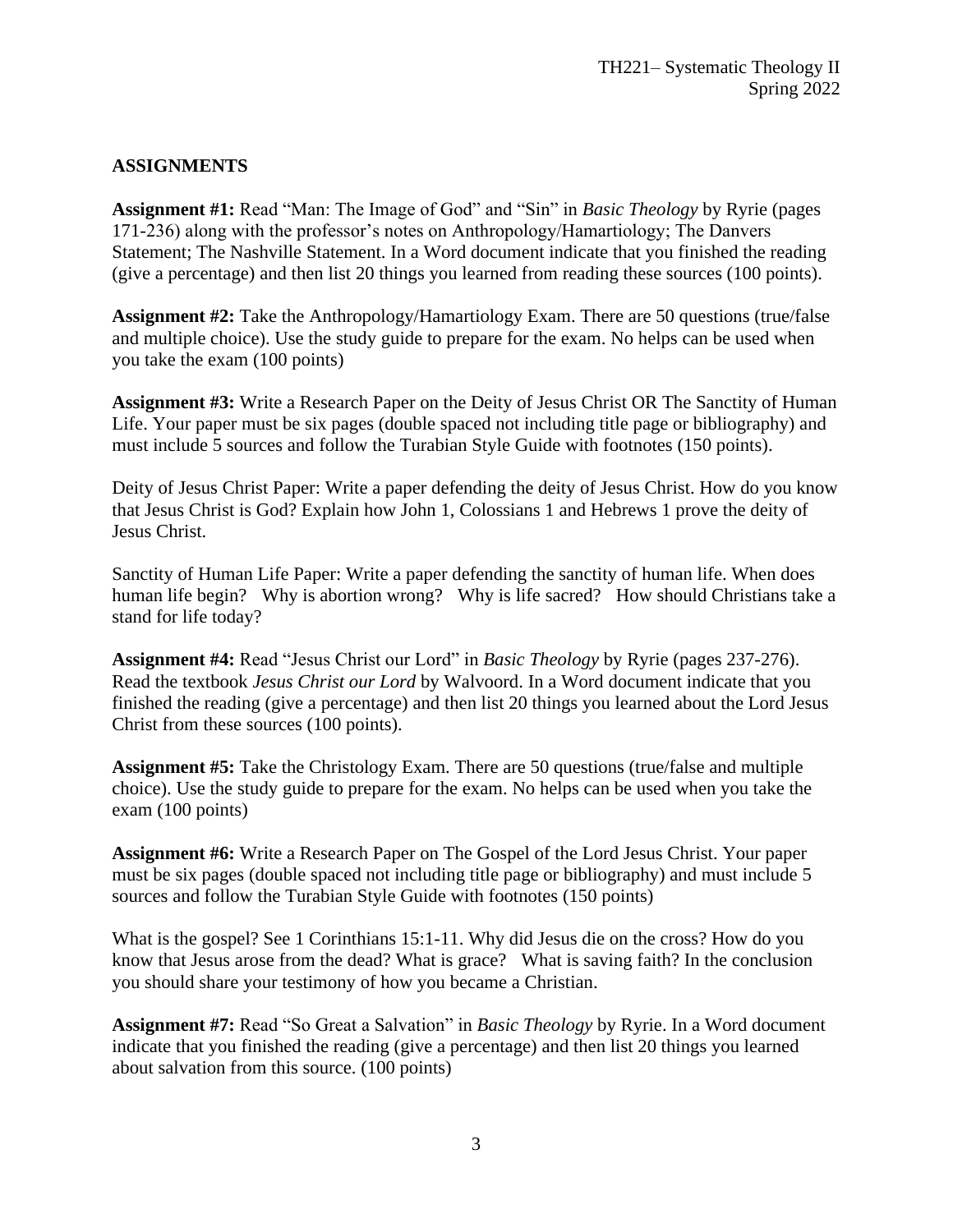**Assignment #8:** Take the Soteriology Exam. There are 50 questions (true/false and multiple choice). Use the study guide to prepare for the exam. No helps can be used when you take the exam (100 points)

**Assignment #9**: Attendance reports. Students are expected to watch the weekly lecture video and post their attendance report in Announcements each week. All students should list three things that they learned from the weekly lecture.

100 = student watches every lecture and reports attendance in Canvas each week on time 90 = student misses one class or fails to report attendance for one class in Canvas 80 = student misses two classes or fails to report attendance for two classes in Canvas 70 = student misses three classes or fails to report attendance for three classes in Canvas  $60$  = student misses four classes or fails to report attendance for four classes in Canvas 50 = student misses five classes or fails to report attendance for five classes in Canvas 40 = student misses six classes or fails to report attendance for six classes in Canvas 30 = student misses seven classes or fails to report attendance for seven classes in Canvas  $0 =$  student misses all eight classes or fails to report attendance for eight classes in Canvas

#### **Expectations for Research Papers**

All class papers must follow the Turabian style according to *A Manual for Writers of Research*  Papers, Theses, and Dissertations, 8<sup>th</sup> edition (with footnotes).

A sample paper is in the Learning Center or at Calvary's web site. All papers should include a title page and a bibliography. The six pages refer to the content of the paper and not to the title page or bibliography.

You should not wait until the last minute to do these papers. It is a good practice to finish each paper a couple of days before it is due. If you need help with Turabian – please go the Clark Academic Center for help.

Do not plagiarize. Plagiarism is defined as copying any part of a book or paper without identifying the author. This also includes taking another person's ideas and presenting them as your own. If a student plagiarizes he or she will receive a zero for the assignment and it will be reported to the academic dean.

# **Rubric for Grading a Research Paper (150 total points for each paper)**

Content (100 points)

Explains the meaning of Bible verses in context (50 points) Gives biblical and theological reasons for his/her interpretation (50 points)

Grammar and Spelling and Turabian style format (50 points) Writes with correct grammar and spelling (25 points)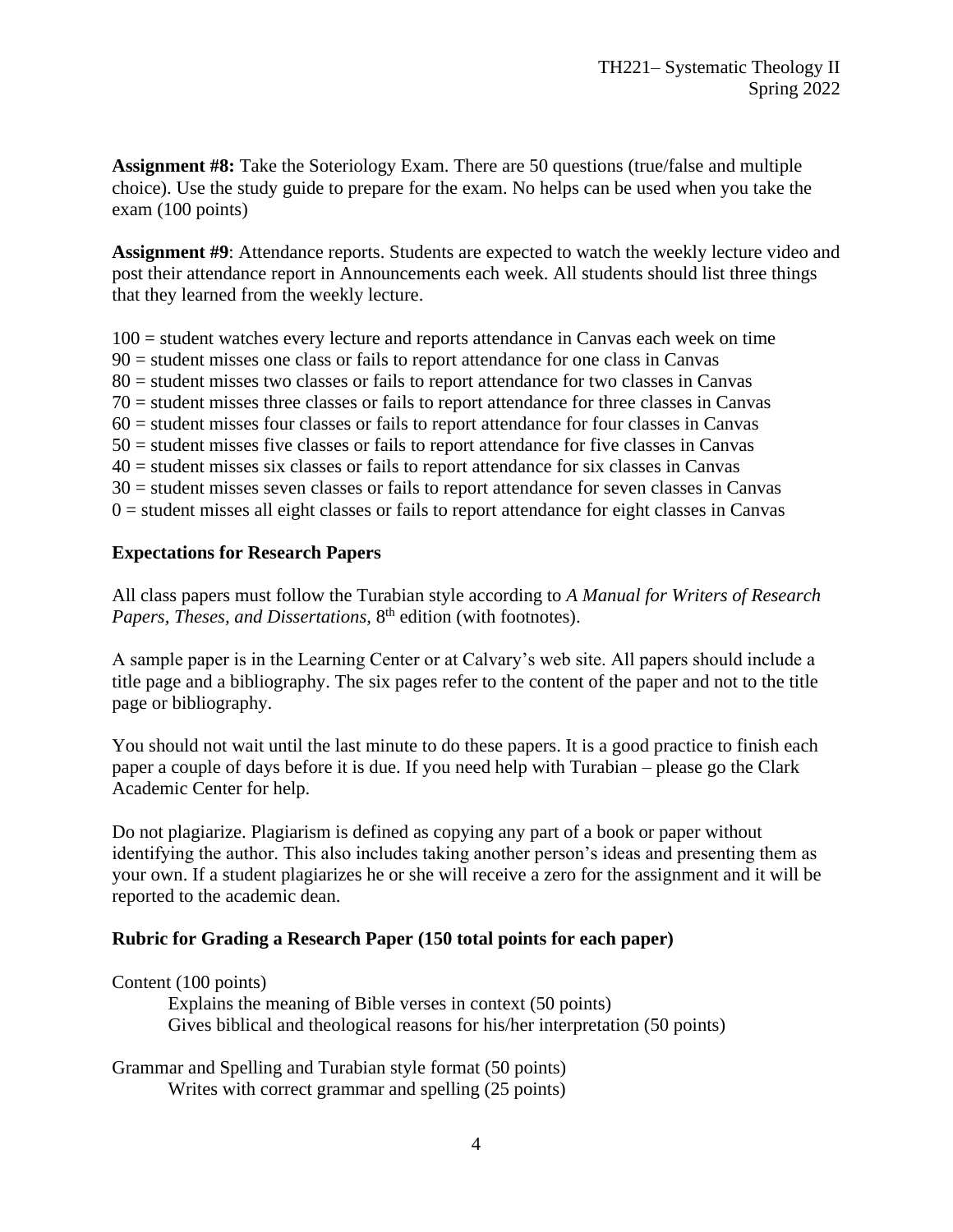Follows Turabian -title page, footnotes and bibliography (25 points)

# **POINTS AND FINAL GRADE**

| 930-1000 points | A             |
|-----------------|---------------|
| 900-929 points  | $A-$          |
| 870-899 points  | $B+$          |
| 830-869 points  | B             |
| 800-829 points  | <b>B-</b>     |
| 770-799 points  | $C+$          |
| 730-769 points  | C             |
| 700-729 points  | $\mathbf{C}$  |
| 670-699 points  | $\mathbf{D}+$ |
| 630-669 points  | D             |
| 600-629 points  | D-            |
| $0-559$ points  | F             |
|                 |               |

# **CLASS LECTURES**

| Week 1 | Different Views of Origins and Genesis 1<br>The Origin of the Universe and Life (Genesis 1)<br>Origin of Man, Woman and Marriage (Genesis 2)        |
|--------|-----------------------------------------------------------------------------------------------------------------------------------------------------|
| Week 2 | Fall of Man (Genesis 3)<br>Post Fall and Pre-Flood Biblical Anthropology (Genesis 4-6)<br>Flood and Post Flood Biblical Anthropology (Genesis 7-11) |
| Week 3 | Hamartiology (Doctrine of Sin)<br>Sanctity of Human Life<br>Danvers Statement and Nashville Statement                                               |
| Week 4 | Identity of Jesus: Who is Jesus?<br>Christ in the Old Testament<br>Person of Jesus: Deity and Humanity                                              |
| Week 5 | The Virgin Birth of Jesus<br>Survey of the Life of Jesus<br><b>Crucifixion of Christ</b>                                                            |
| Week 6 | <b>Bodily Resurrection of Christ</b><br>Present Ministry of Jesus in Heaven<br><b>Future Work of Christ</b>                                         |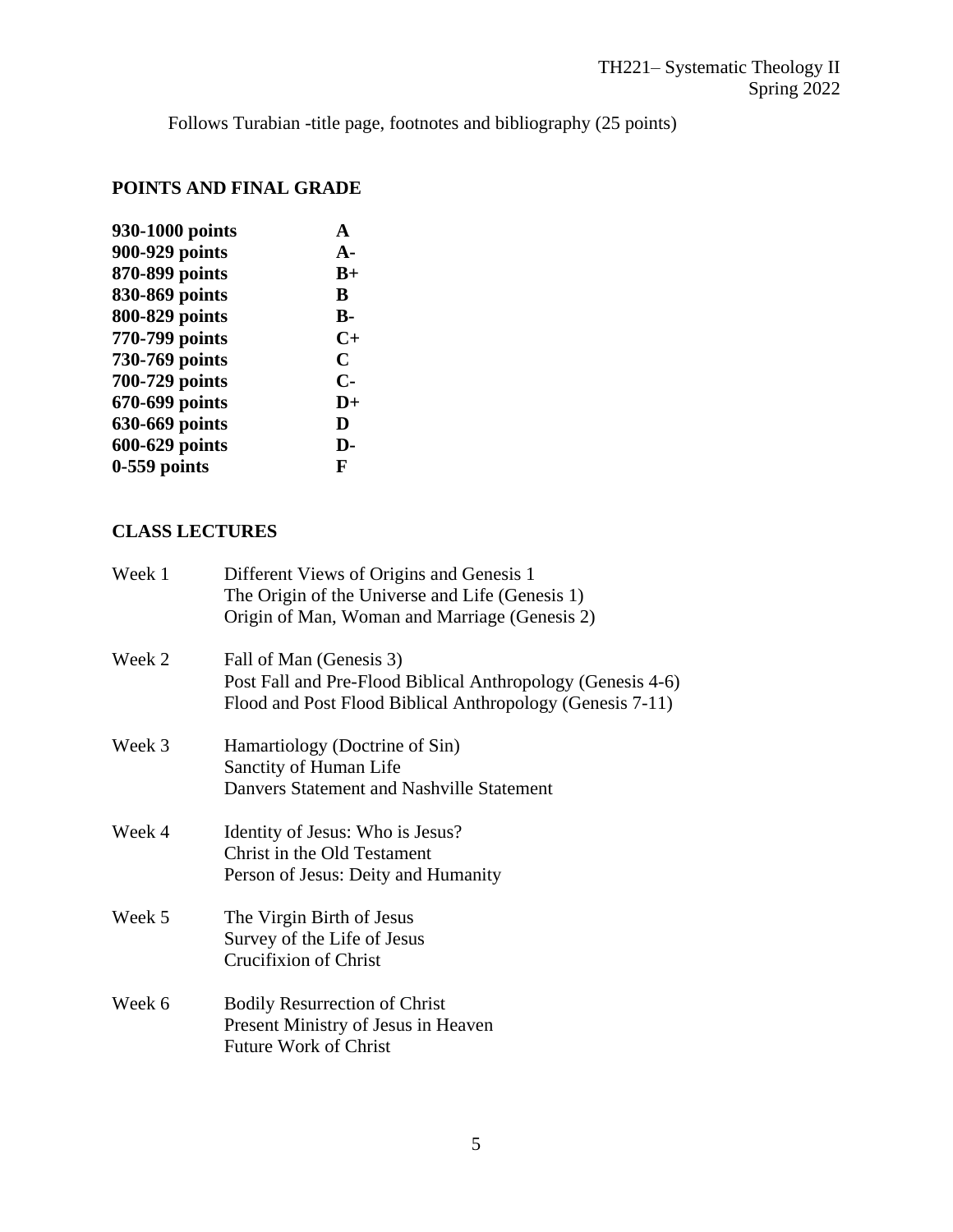| Week 7 | The Gospel of the Lord Jesus Christ<br><b>Election and Predestination</b><br><b>Substitutionary Atonement</b>                                  |
|--------|------------------------------------------------------------------------------------------------------------------------------------------------|
| Week 8 | Application of Salvation: Calling, Regeneration, Conversion<br>Justification and Sanctification<br>Eternal Security/Perseverance/Glorification |

#### **Help for Students**

Students with disabilities have the responsibility of informing the Accommodations Support Coordinator [\(aso@calvary.edu\)](mailto:aso@calvary.edu) of any disabling condition that may require support.

The Clark Academic Center [\(learning@calvary.edu\)](mailto:learning@calvary.edu) is dedicated to providing free academic assistance for Calvary University students. Student tutors aid with all facets of the writing process, tutor in various subject areas, prepare students for exams and facilitate tests. Please take advantage of this service.

# **BIBLIOGRAPHY**

Demarest, Bruce. *The Cross and Salvation*. Wheaton: Crossway Books, 1997.

Gromacki, Robert. *Salvation is Forever*. Regular Baptist Press, 2007.

Gromacki, Robert. *The Virgin Birth: A Biblical Study of the Deity of Jesus Christ.* Revised and Updated. Kress Christian Publications, 2002.

Ham, Ken. *Six Days: The Age of the Earth and the Decline of the Church*. Master Books, 2014.

Ham, Ken and Bodie Hodge, eds. *Glass House: Shattering the Myth of Evolution*. Master Books, 2020.

Hixson, J.B., Rick Whitmire, and Roy Zuck, eds. *Freely By His Grace: Classical Free Grace Theology.* Duluth, MN: Grace Gospel Press, 2012.

Lightner, Robert. *The Death Christ Died: A Case for Unlimited Atonement*. Regular Baptist Press, 1967.

MacArthur, John. *The Battle for the Beginning*. Nelson Books, 2001.

Morris, Leon. *The Apostolic Preaching of the Cross*. Grand Rapids: Eerdmans, 1965.

Mortenson, Terry and Thane Ury, eds. *Coming to Grips with Genesis*. Master Books, 2008.

Mortenson, Terry, ed. *Searching for Adam: Genesis and the Truth About Man's Origin.* Master